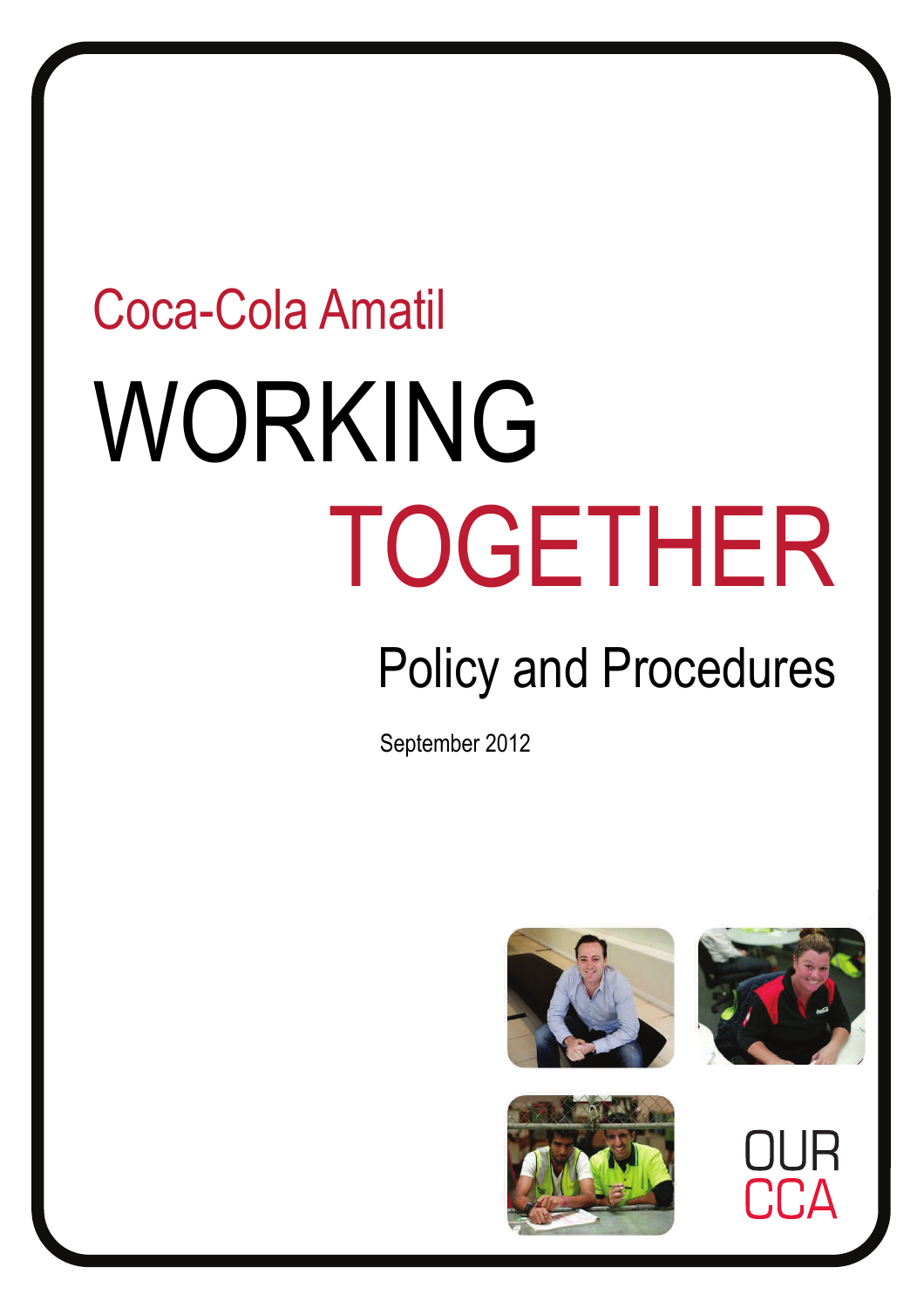| <b>Policy:</b>          | <b>Working Together Policy and Procedures</b> |
|-------------------------|-----------------------------------------------|
| Approval Date:          | 17th September 2012                           |
| Approved By:            | <b>Human Resources</b>                        |
| Version:                | 3.2                                           |
| Amendments:             | Minor change                                  |
| Previous Version:       | 3.1                                           |
| Previous Approval Date: | 8th May 2012                                  |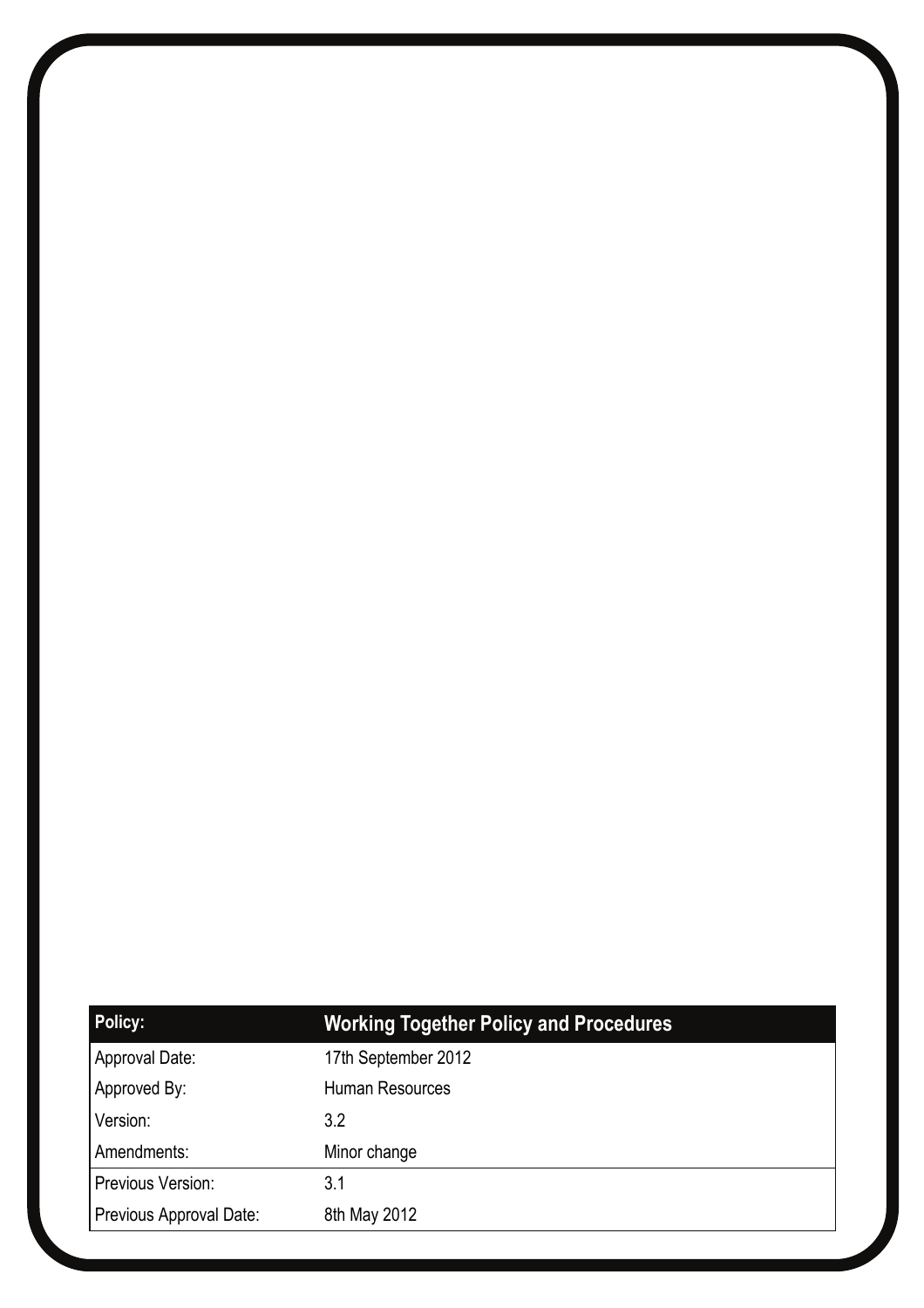### **Contents**

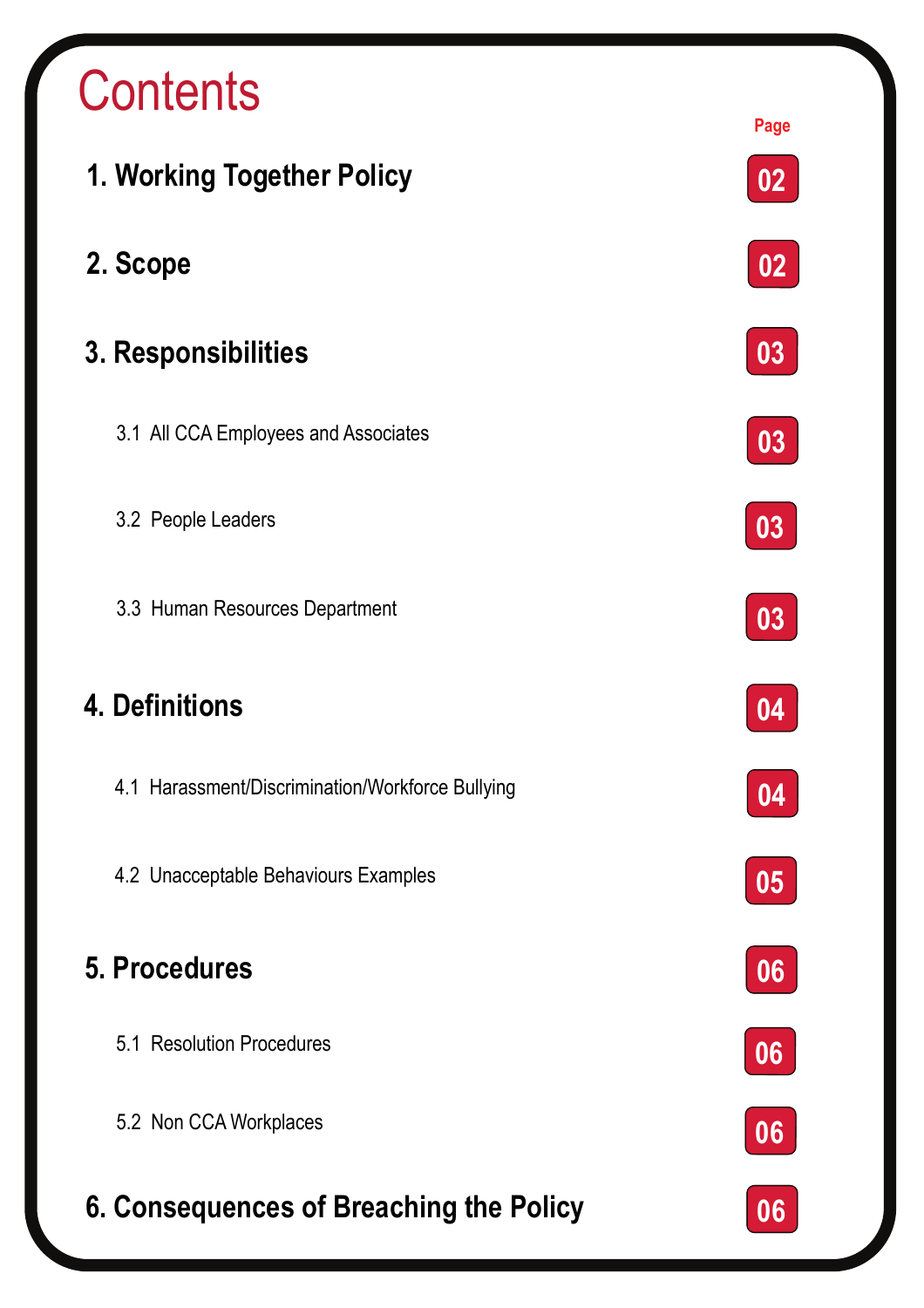### 1. WORKING TOGETHER POLICY

In line with our values of Citizenship related to doing the right thing by the company, community and each other, all Employees and Associates within the Coca-Cola Amatil group of companies [Coca-Cola Amatil (Aust) Pty Limited, Coca-Cola Amatil Limited ("CCA"), and SPCA] have the right to be treated fairly and with respect. Therefore professional and appropriate conduct is expected at all times. CCA will not tolerate conduct which amounts to discrimination, bullying or harassment. It is against the law and Company Policy .

The Working Together Policy and Procedures relates to all full-time, part-time and casual employees of CCA ("**CCA Employees**"), as well as contractors, temporaries and subcontractors working for or on behalf of either company or any associated companies in the CCA workplace ("**CCA Associates**").

The Working Together Policy outlines the company's commitment to a safe, harmonious and professional working environment free of discrimination, bullying and harassment as well as the company's commitment to legislative compliance. The Working Together Procedure details the responsibilities of management, employees and contractors in relation to compliance with this policy.

CCA Employees and CCA Associates should use common sense and a philosophy of general respect for others in complying with this policy on an everyday basis.

CCA Employees and CCA Associates should clearly understand that discrimination, bullying and harassment are unacceptable and report any incidents of harassment to their supervisor, Manager or their Human Resources Manager or another appropriate senior CCA Manager. Any CCA employee or Associate who reports a genuine breach or suspected breach of this policy will have their complaint dealt with appropriately, in a timely manner, fairly, professionally and confidentially.

The CCA Grievance Policy and Procedure contains options for dealing with complaints formally or informally. Where a complaint is addressed formally, following an investigation, if discrimination, bullying or harassment is found to have occurred, action will be taken to ensure the harassment stops. Action may be taken against any individual engaging in such conduct which may result in counselling, training in the requirements of anti discrimination and bullying legislation warnings or in some cases termination of employment.

This Policy and Procedure will be updated from time to time by CCA management. The Policy and Procedure must be complied with but is not incorporated into the contract of employment.

### 2. SCOPE

This Policy and Procedure will apply whenever a CCA Employee or Associate is present, during business hours, after hours if related to a business situation, or on social occasions.

It is the responsibility of CCA Employees and Associates to ensure that the behaviour of family or other guests accompanying CCA Employees or Associates to CCA social events/functions also complies with this Policy.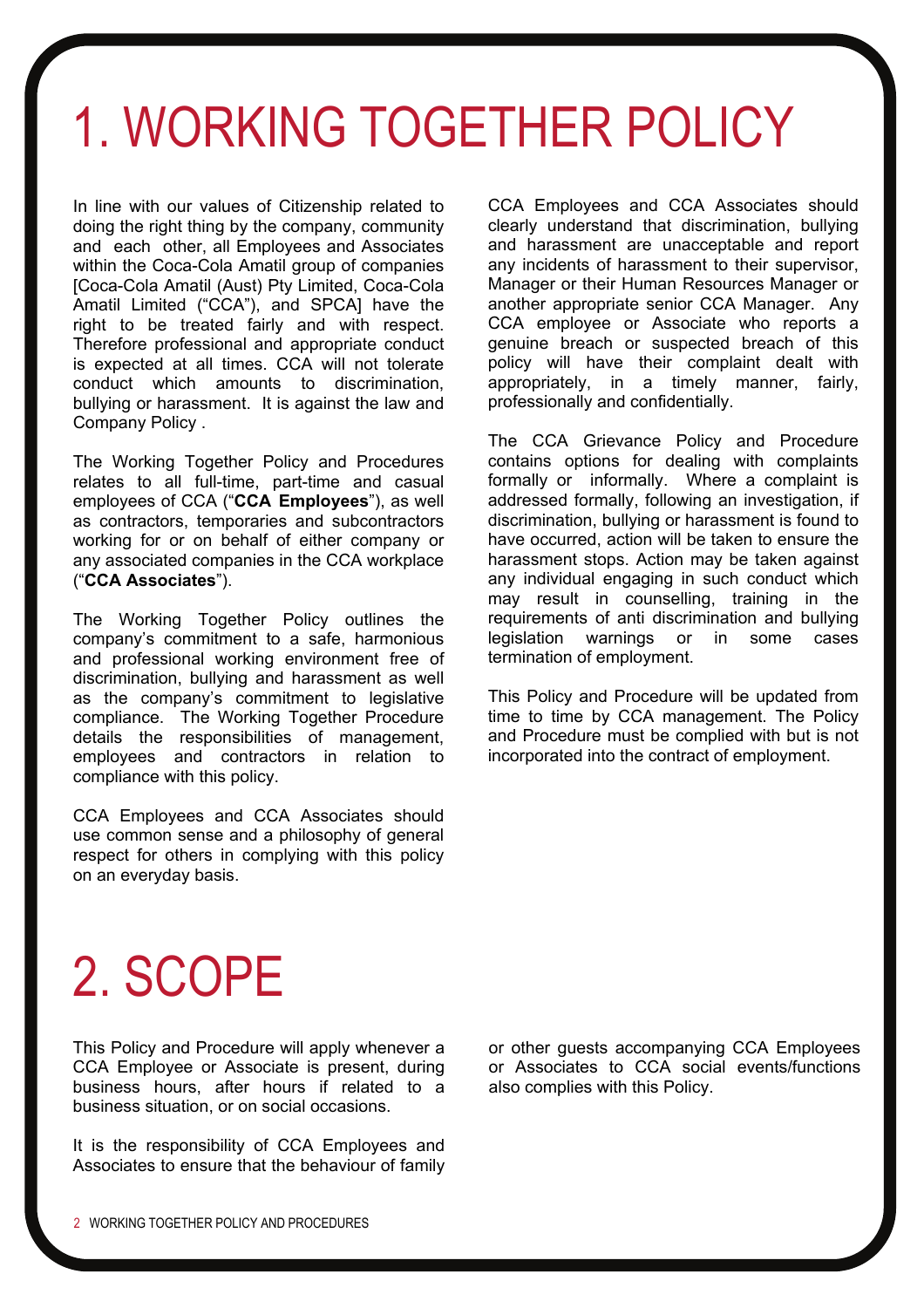### 3. RESPONSIBILITIES

#### 3.1 All CCA Employees and Associates

All CCA Employees and Associates are required to respect the rights of other Employees and Associates and have a responsibility to ensure that this philosophy is applied in an everyday context. This means:

- Complying with the requirements of this Policy at all times;
- Not getting involved in any form of inappropriate behaviour or conduct or using an inappropriate tone or words;
- An employee should ask anyone who engages in such conduct to cease the behaviour. Alternatively, if they do not feel comfortable with that approach, the employee should speak to their manager.

#### 3.2 People Leaders

People Leaders within CCA have a key role to play in terms of responsibility for this policy by ensuring:

- They understand the policy and its intent so that queries, concerns or complaints can be dealt with effectively;
- **n** Their direct reports are aware of and understand this policy and the responsibility they each have for general day to day compliance;
- Their direct reports understand that harassment of any form will not be tolerated;
- The working environment is required to be free of inappropriate material (e.g. Sexist, racist etc.), and that there are no processes that make it easy for discrimination, bullying or harassment to happen;

#### 3.3 Human Resources Department

The Human Resources Department within CCA is accountable for:

Education of management and staff on policy content and intent

 If an employee sees or hears anything inappropriate but not necessarily addressed to them, the employee should speak to the person about its inappropriateness and/or report the matter to their Manager or another appropriate senior manager.

Employees and Associates should use common sense and general respect for others in complying with this policy on an everyday basis.

- New team members are made aware of the established culture and what is acceptable behaviour and what is not acceptable behaviour;
- **Team members (including any relevant** Associates) understand that the Manager/ supervisor should be advised immediately if they experience any harassment they cannot manage themselves;
- Team members are aware of the Grievance Policy and Procedure;
- $\blacksquare$  They act immediately upon the receipt of any complaint or the witnessing of an event that may constitute a breach of the policy;
- They set an example for their team in applying and upholding the policy.
- Assisting management during a complaint procedure and investigation process.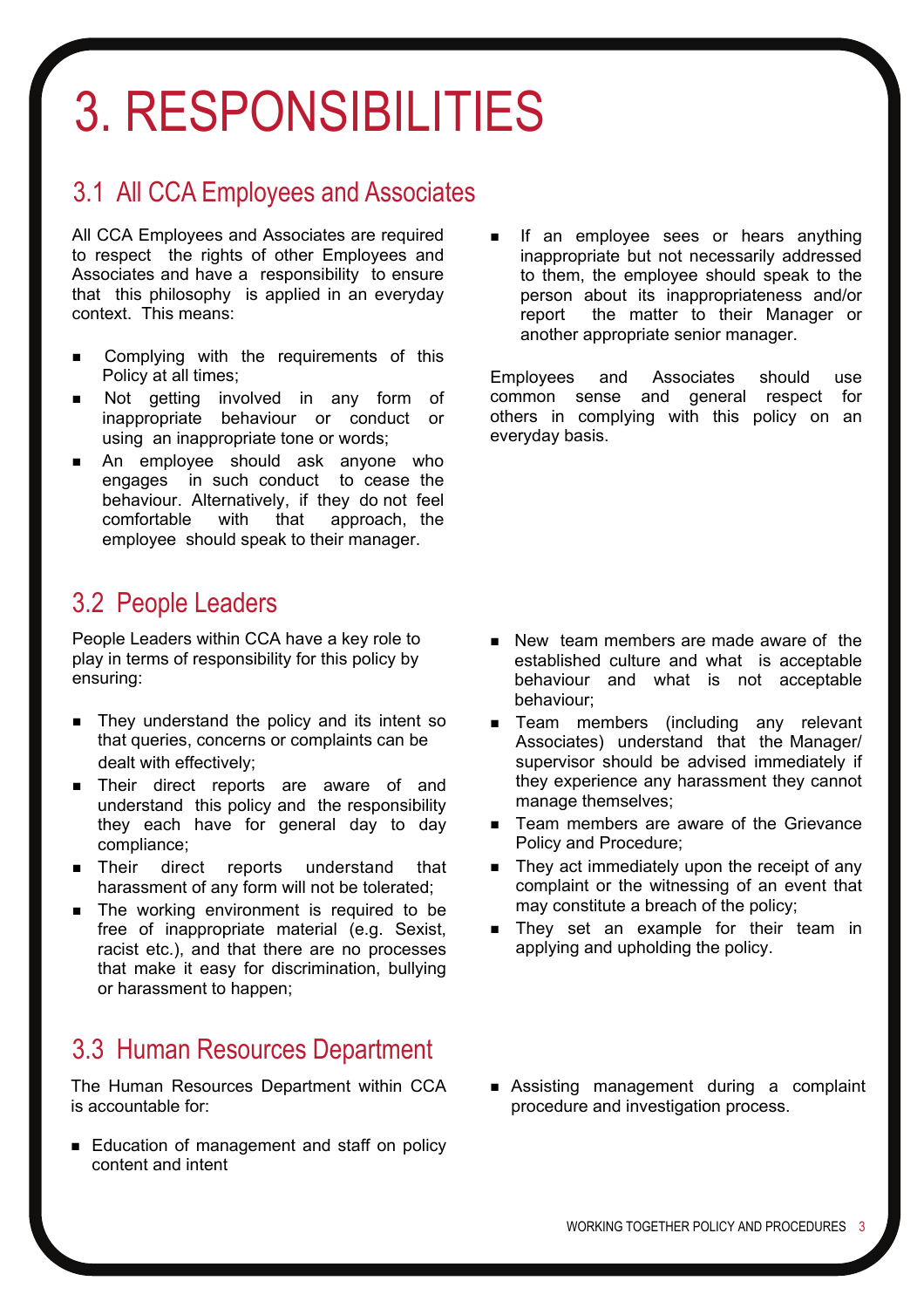### 4. DEFINITIONS

#### 4.1 Harassment/Discrimination/Workplace Bullying

**Harassment** is any type/s of behaviour directed to another person that has the potential to offend, embarrass or intimidate. CCA considers all forms of harassment as unacceptable behaviour.

In all cases the behaviour becomes harassment when one of the parties involved does not welcome the attentions of the other/s. Every individual is entitled to reasonably define what behaviours are unwelcome and offensive to them. The intention behind the behaviour is therefore irrelevant. If the behaviour is unwelcome then it becomes harassment.

Sexual harassment is an unwelcome sexual advance, unwelcome request for sexual favours or other unwelcome conduct of a sexual nature which makes a person feel offended, humiliated or intimidated, where a reasonable person would anticipate that reaction in the circumstances.

**Workplace bullying** means any behaviour that is repeated, systematic and directed towards an employee or group of employees that a reasonable person, having regard to the circumstances, would expect to victimise, humiliate, undermine or threaten and which creates a risk to health and safety.

**Discrimination** is any type of behaviour that targets an individual or group of individuals and treats them differently because of reasons that include their:

- nace (includes colour, nationality, descent. ethnic or ethno religious background)
- sex (gender)
- **sexuality**
- **pregnancy**
- marital status
- **disability** (past or present, actual or presumed)
- age
- relationship to or association with a person of a particular sex, race, marital status, disability, homosexuality, transgender or age

The behaviour can be verbal, non verbal, physical, or visual. It can be an isolated incident or repetitive in nature, and it can be intentional or unintentional.

#### THE POLICY IN PRACTICE

THE SITUATION: A member of your team has a calendar of swimsuit playboy models in your area. Although some of your colleagues seem to like the calendar, you are worried it may embarrass visitors to your area.

THE OUTCOME: This is a breach of the Working Together Policy and an example of harassment. The calendar was immediately removed and the person who displayed the calendar was advised that it was unacceptable and was subject to a formal disciplinary process.

THE SITUATION: A colleague has asked you out on several occasions for dinner and drinks. You do not wish to go out with them socially, but they are very persistent. You have already turned them down several times.

THE OUTCOME: You advise your colleague that you are not interested in going out with them socially, and to please do not ask you again.

THE SITUATION: Your team regularly tease each other about most things. In particular the team tease one individual regularly about their weight. They seem to be the target of all jokes. The individual is upset and asks them repeatedly to stop, and advises them that it is not funny.

THE OUTCOME: This is a form of bullying, and is a breach of the Working Together Policy. The situation was investigated further and disciplinary action was taken.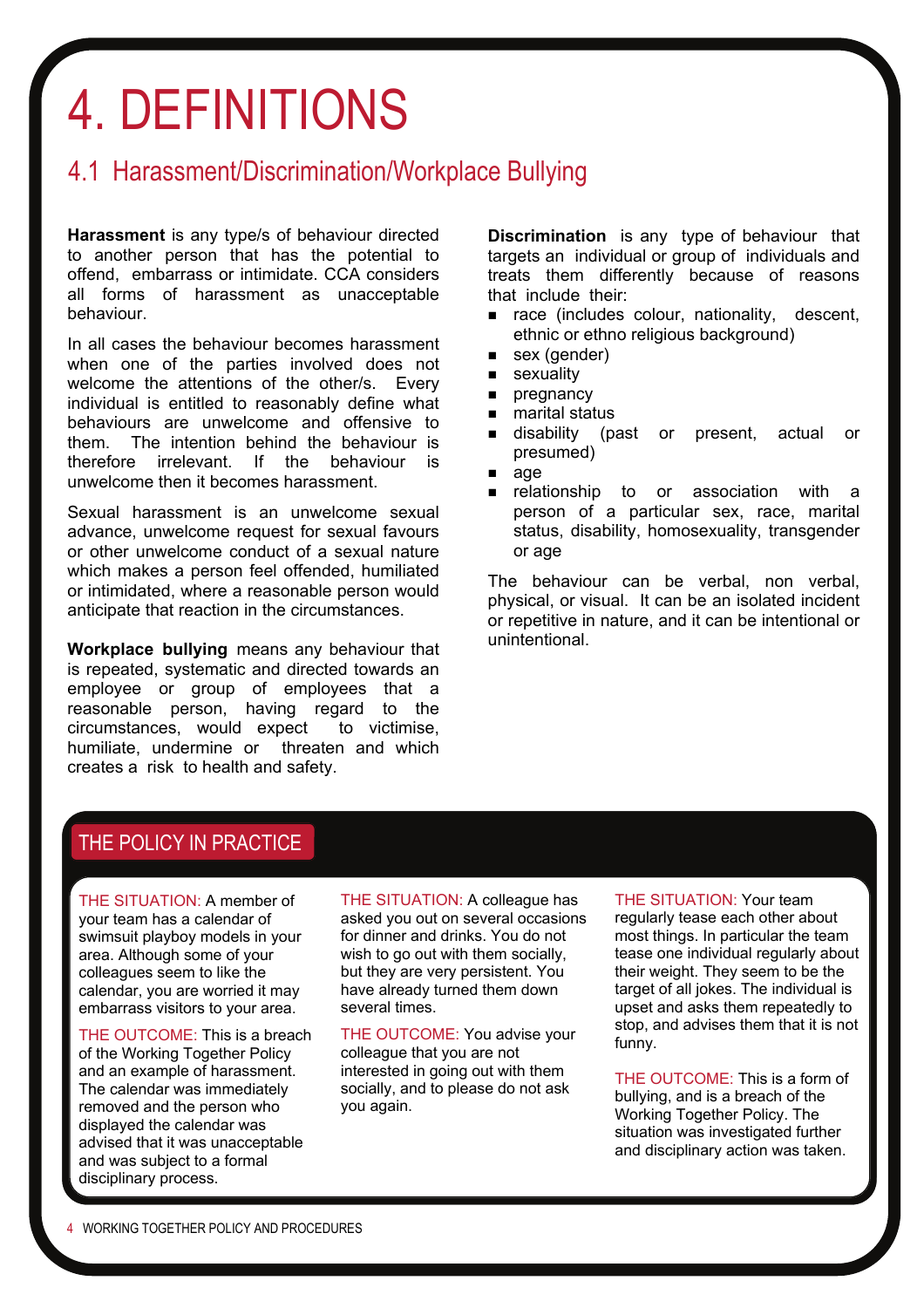### 4. DEFINITIONS (Cont.)

#### 4.2 Unacceptable Behaviour Examples

Examples of sexually harassing behaviour include:

- **Unwelcome touching**
- **Staring or leering**
- Sexually explicit pictures or posters
- **Unwanted invitations to go out on dates**
- $\blacksquare$  Requests for sex
- $\blacksquare$  Intrusive questions about a person's private life or body
- **Unnecessary familiarity, such as deliberately** brushing up against a person
- **Insults or taunts based on sex**
- Sexually explicit physical contact
- Sexually explicit emails or SMS text messages.

Other examples of unacceptable behaviour include:

- Stalking another person at work harassment/bullying
- Making fun of someone because of their race, accent, disability, age, sex, sexuality etc. - discrimination
- Offensive jokes sexual harassment, discrimination or bullying
- Threats breach of policy and/or bullying
- Unsuitable and offensive language breach of policy
- Aggressive conduct, including physical assault – breach of policy
- Unwelcome practical jokes breach of policy
- Offensive hand or body gestures breach of policy

Workplace discrimination can occur in:

- Recruiting and selecting staff
- **Terms, conditions and benefits offered as** part of employment
- Who receives training and what sort of training is offered
- Who is considered and selected for transfer, promotion, retrenchment or dismissal.

#### THE POLICY IN PRACTICE

THE SITUATION: A member of your team is always a little close for comfort. They always invade your personal space and make sexually explicit remarks about your body, and tell jokes that make you extremely uncomfortable. You have told them you are uncomfortable with their behaviour, and they continue.

THE OUTCOME: This is a breach of the Working Together Policy and an example of sexually harassing behaviour. The situation was investigated and the person was subject to a formal disciplinary process.

THE SITUATION: A contractor who works with your team is constantly swearing and calling you horrible names. When you ask them to stop they threaten you. You receive threatening SMS messages and voicemails

THE OUTCOME: You report the behaviour which is a breach of the Working Together Policy and is unacceptable behaviour. The situation was investigated and the contractor was subject to a formal disciplinary process.

THE SITUATION: You invite your team to coffee or lunch each day. One of your team never accepts but you continue to invite them, so that they feel included.

THE OUTCOME: This is not a breach of the Working Together Policy.